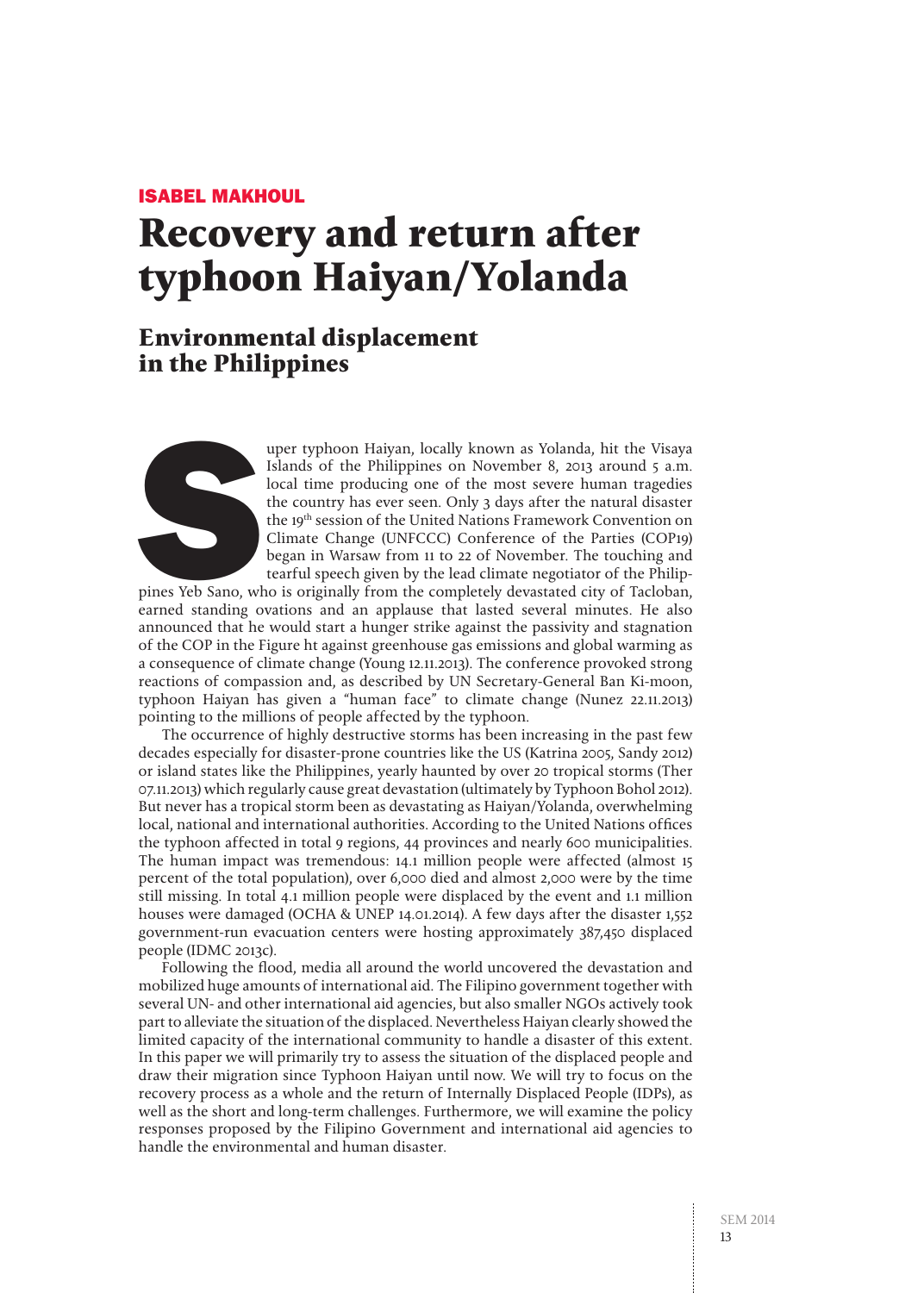#### Isabel Makhoul Recovery and return after typhoon Haiyan/Yolanda

## The Philippines

The Philippines is an archipelago with a total area of  $299.404$  km<sup>2</sup> in the northwestern Pacific of 7,107 islands, from which around 1,000 are inhabitable. The country has a rich biology, a great diversity and has one of the world's longest coastlines. The Philippines has a population of 97 million people and is considered a lower middle-income country.

At the same time the country is one of the world's most disaster-prone countries, from which typhoons, earthquakes or floods are only few examples. Natural disasters have led to great destruction and a high vulnerability of the majoritarian poor population. The island state is thus especially affected by the consequences of climate change. Most of the Filipino population lives in a situation of high social, environmental and economic vulnerability. Around 26.5 percent of the population is living under the poverty line (DATA World Bank).

The Eastern and Western Visayas were strongly affected by Haiyan and led to a displacement of more than 4.1 million people.

## 1. The Philippines – a vulnerable archipelago in the Pacific Ocean

## 1.1. Risk exposure and assessment of vulnerabilities

The Philippines is located in the northwestern Pacific zone and is considered one of the most "at risk" countries of natural disasters. The Visayas, a group of islands in the Philippines, has high rates of poverty with over 50-60 percent in the different sub-regions, along with high child mortality rates, lack of basic health assistance and higher than average numbers of diseases. Malnutrition among pregnant women and children is high. Trafficking is one of the major concerns in that region, especially concerning women and girls. Education and school completion levels are also widely under the national average (Nguyen 2013: 3).

Geographical patterns increase the exposure to environmental disasters; in this case the overlap of the so-called "Ring of Fire" causing regular earthquakes and volcano eruptions and the typhoon belt, in particular prone to the formation of typhoons because of the high temperatures of the water. The provinces of Leyte and Samar are especially exposed to natural hazards due to their geological patterns and location. (SciDevNet 12.03.2014). Moreover ecological degradation and the socioeconomic aspects of the region make it extremely vulnerable to natural disasters with higher human impacts than in other countries of that region (IDMC 2013a). According to the World Risk Index of 2013 the Philippines is ranked number 3 out of 173 countries for disaster exposure.

Super typhoon Haiyan was not the first event that made the Philippines rank high in international climate disasters, since 2009 the country has experienced 17 of the worst typhoons in history (Nunez 2013). The Archipelago is also one of the most at-risk countries of climate change according to UN data. Likewise in the assessment of the Germanwatch e.V. 2014 Vulnerability Index- the Philippines over the last ten years always appeared in the top 10 countries and ranks number 7 measuring the climate risk in the 10 most affected countries worldwide between 1993 and 2012. After Typhoon Bopha (locally known as Pablo) in December 2012 caused catastrophic damage and high human losses the country is now position 2 of the ranking, only preceded by Haiti. The Philippines is yearly hit by around 20 typhoons and in the past decade there has been an increase in the frequency and occurrence of storms and typhoons. Haiyan, for example, hit the country remarkably late for its magnitude and was already the 25<sup>th</sup> storm in the typhoon season, which lasts from end of June until December (Than 2013).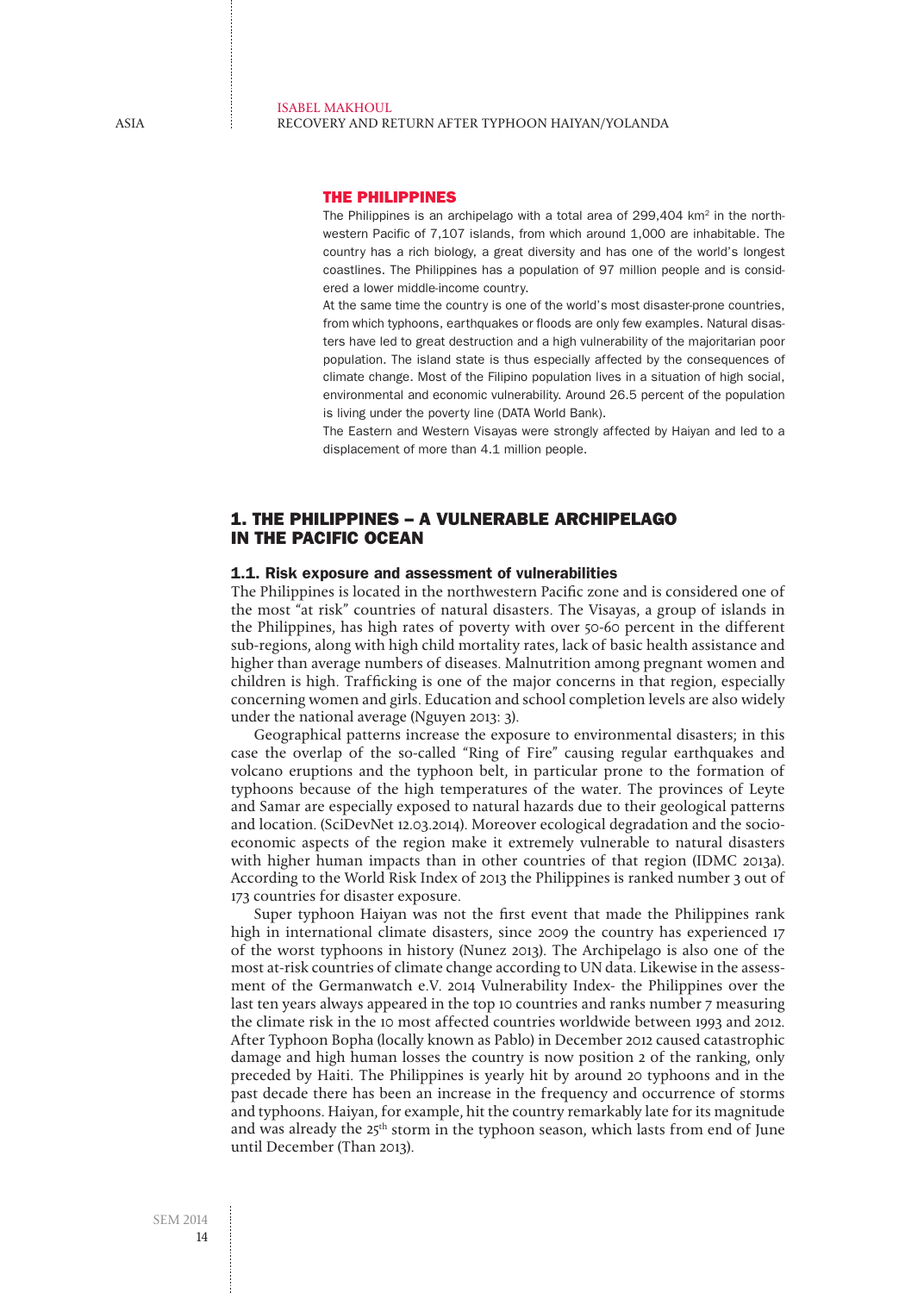

## Map 1. The path of Typhoon Haiyan and Affected Population

Source 1: OCHA 10.11.2013: iv. Map provided courtesy of the UN Office for the Coordination of Humanitarian Affairs. The boundaries and names shown and the designations used on this map do not imply official endorsement or acceptance by the United Nations



## Map 2. Forecasted Track and Poverty Incidence

Source 2: Image courtesy of the Manila Observatory with GADM, NSCB and JTWC data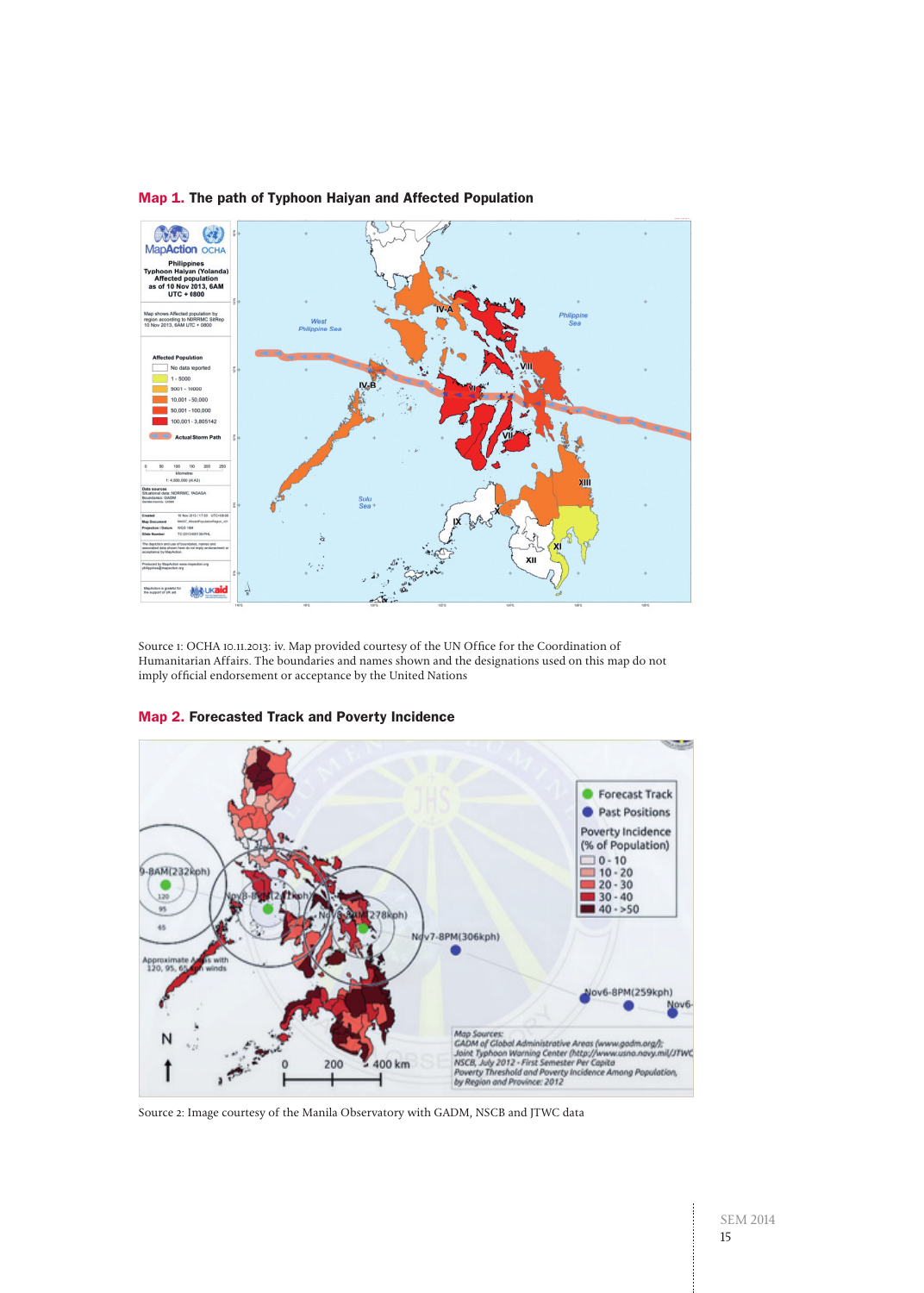The high vulnerability is exemplified in the environmentally induced displacements that are an often-recurring issue in the Philippines with the increasing number of rapid-onset natural hazards and more than 1 million displaced people each year. According to the Internal Displacement Monitoring Centre (IDMC) Figure ures, since December 2012 there have been three major natural disasters (Typhoon Bopha, Bohol earthquake and Typhoon Haiyan) where 23 million people were affected, about 8 million internally displaced along with massive damage or complete destruction of livelihood and shelter (IDMC 2013b).

## 1.2. Recent changes of disaster legislation

The Philippines has always been highly exposed to natural disasters and since the 16<sup>th</sup> century introduced first measures of disaster risk reduction (DRR) including an emphasis on ways to measure and record risk. The 2011 budget for DRR was about USD 624 million and represented 2 percent of the national budget (~0.28% of GDP). Additionally local authorities contributed to their respective "Local Disaster Risk Reduction Management Fund" (Chughtai 2013: 10).

Since mid-2000 the numbers of environmental disasters have been increasing and have led to the emergence of different legal acts, which were introduced during the last few years to support the displaced people inside the Philippines. In 2007 a disaster coordinating body introduced a cluster system that made it possible to coordinate and supervise humanitarian assistance and activity on the ground between the national state and the international community.

From 2009 important legislations were introduced in the protection of IDPs suffering from environmental or human-made disasters. The Climate Change Act of 2009 (CCA-2009) is an important legislation aimed to mitigate the risks caused by climate change, to reduce the risk of disasters and adapt to climate change. Important features of the legislation include pro-active measures supported by the law including local risk assessment and the identification of vulnerabilities as well as the empowerment of local authorities (Smith 2012).

The Hyogo Framework for Action (HFA) was a 10-year plan introduced in 2005 by 168 UN member states aimed at reducing the risks of disaster. This framework highly influenced another important but also controversial legislation adopted in 2010, the Philippine National Disaster Risk Reduction and Management Act (PDRRM). The law received positive approval for being a passage from *a posteriori* response to disasters towards an *a priori* strategy of effective disaster risk reduction and management (DRRM). The latter foresaw a decentralization of authority and a reallocation of responsibility and resources on a sub-national and local level.

The promising legislation revealed many deficiencies in its implementation according to an IDMC study of 2013. Main challenges were on the one hand the lack of capacity at the local level and on the other hand political will to actually implement the strategies. Another important challenge remained regarding the protection of the displaced people and the need of a human rights framework, which could be applied for the protection of the displaced (IDMC & NRC 2013).

Finally in February 2013 a pioneering legislation was adopted, including the recognition of the right of protection and assistance of IDPs in the case of environmental, political or other cases of displacement. It would not only lead to increased accountability, but also preventative displacement measures and the guaranteeing of compensation payments. However the Filipino President Benigno Aquino claimed that parts of the legislation were unconstitutional and vetoed the law. An important reason for the veto was certainly the fact that the Commission of Human Rights (CHR) would have gained importance in defining terms of displacement and the amount of compensation payments as well the ability of individuals to hold the state accountable in cases of displacement. Even though the Philippines is considered a country with a solid and reliable National Disaster Risk Reduction and Management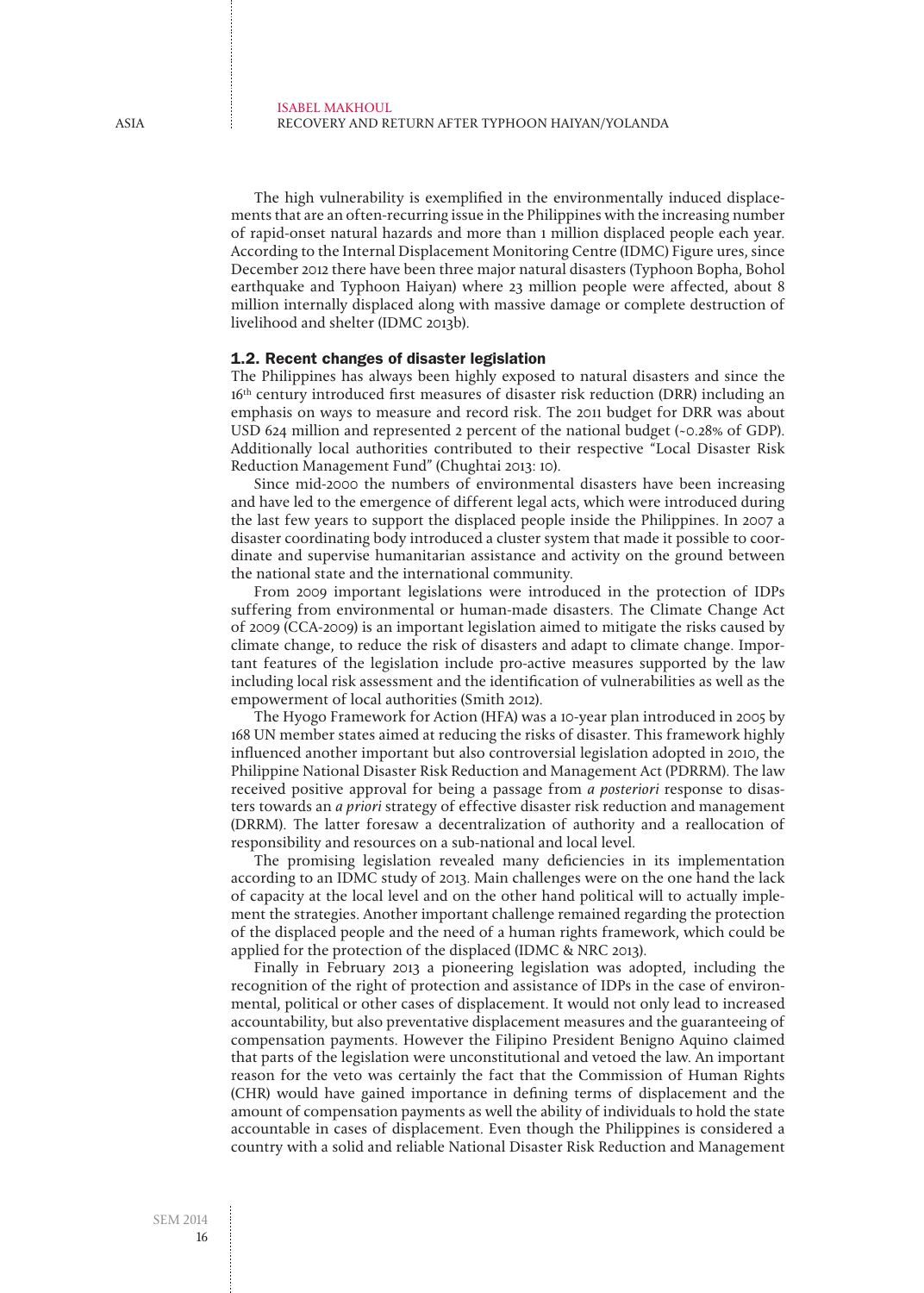Council (NDRRMC), the country was completely overwhelmed by typhoon Haiyan and therefore the question has to be raised if the warning systems are still efficient enough given future risks of disaster (Neussner 2014: 9).

## 2. Big, bigger, Haiyan

## 2.1. Expectations and preparations before the storm

The typhoon season of 2013 was not particularly violent at the beginning, but increased in severity from October onwards. Evacuation warnings from the government and media were already diffused a few days before the arrival of the typhoon. Prior announcements to the arrival of Haiyan were already a sign of the extreme intensity and degree of the storm. Several hurricane experts all over the world already expected the strongest typhoon of the season. The Manila Observatory warned on November 7, 2013 that Haiyan could cause "catastrophic damages especially in the Visayas and islands in Southern Luzon, as well as parts of Northern Mindanao" (Ortiz et al. 7.11.2013) taking into account the available data together with the regional socioeconomic characteristics of the population and other regions that could be partly concerned by the storm. At this point the typhoon had already developed high-speed winds and was expected to bring heavy rainfalls, which could lead to floods and inundations.

In preparation of the storm around 800,000 people had been evacuated and personnel as well as equipment to face the disaster had been installed (Chughtai 2013: 4). Even before Haiyan finally hit the coast of the Philippines the high speeds of the typhoon were predicted to be more than 195 mph (315-km/h) correspondent to Category 5 winds . This intensity held up when Haiyan first hit Guiuan in Eastern Samar and only gradually decreased intensity when passing over Leyte (Neussner 2014: 11). According to surveys conducted in the region the population was generally aware of the arrival of the storm and need of evacuation. Still many admitted that they did not completely understand the extent and true nature of the typhoon. Despite the evacuation appeals, the real danger of the typhoon was either underestimated or people remained in their homes because they were frightened of possible lootings (Neussner 2014: 45).

As mentioned above the central islands of the Visayas are extremely vulnerable. Only one month before the arrival of Haiyan an earthquake in the Bohol-region with a 7.2-magnitude had led to wide destruction and a humanitarian disaster causing displacement of more than 340,000 people (IDMC, 2013b). The reconstruction process was still ongoing and many people were already at risk (Than, 2013), housed in tents and temporary shelters. In only three weeks these people were displaced a second time as with many other people who had been affected by previous floods, earthquakes and less devastating typhoons.

## 2.2. The Typhoon hits the coast – immediate consequences and action

Haiyan turned out to be the strongest typhoon ever measured and the southern coastal areas of Eastern Samar province, where Haiyan first hit, had been over rolled by a storm surge of 10 meters height (OCHA-Philippines, 2013). According to OCHA in the municipality of Guiuan, the water-, power- and communication provision had completely collapsed, "all stores ha[d] been looted and medical facilities were completely destroyed. There [was] immediate need of food, water, medical supplies, shelter and generators. The team observed similar conditions in the surrounding municipalities" (OCHA-Philippines 2013).

In almost all regions the housing and public infrastructure got heavily damaged or destroyed. Furthermore, the shortage in food and water supply was a major problem as in some cases there was barely enough for a few days. Hospitals were also affected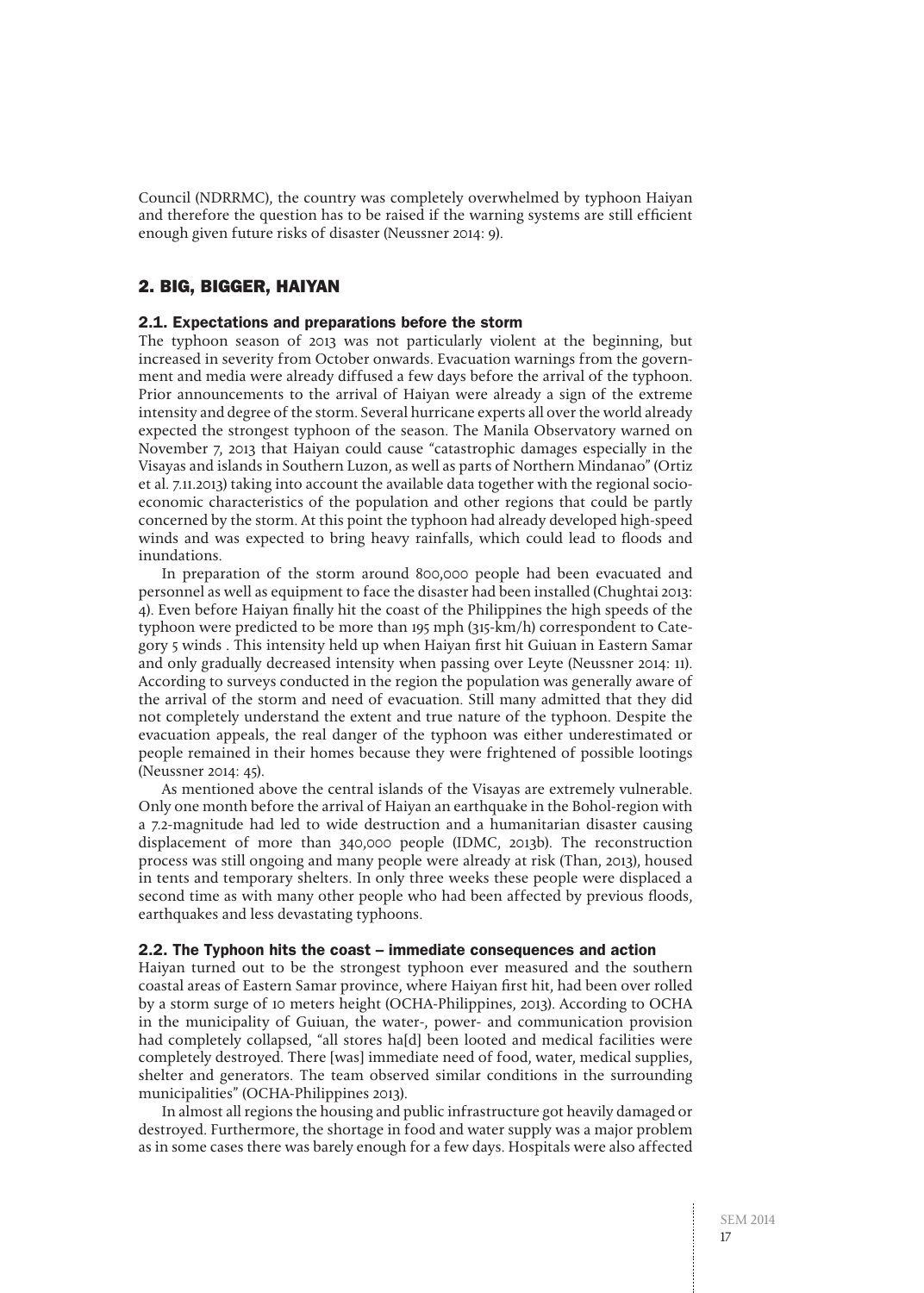and medical supply needed to accommodate the injured. The lack of precise information in the immediate aftermath of the crisis represented one main obstacle to rapid and effective action, as many areas remained inaccessible due to the destroyed infrastructure without any communication means.

Tacloban City was one of the most destroyed urban centers and was heavily affected by the typhoon with about 1.1 million houses destroyed (Duerr 28.02.2014). Major problems included not only lootings but also large groups of rural migrants heading to the city in hopes of assistance. The airport was also heavily damaged and the telecommunication network completely broke down.

On November 11 President Benigno Aquino declared a national state of calamity (OCHA-Philippines 2013) since the extent of the crisis became visible. The most affected regions were "Samar, Leyte, Cebu, Iloilo, Capiz, Aklan and Palawan". An Action Plan requiring USD 301 million, later raised to USD 348 million, was launched by the Humanitarian Country Team to assist the affected people. Buildings and infrastructure were used to receive the entering help and provision. International mobilization was high and in a few days different funds were opened to collect donations and humanitarian assistance: the Haiyan Action Plan (OCHA-Philippines 2013) was launched on 12 November almost half of it funded by 40 UN Member States as well as the Central Emergency Response Fund (CERF), financed by public and private donors (IDMC 2013c).

## 3. Typhoon Haiyan: Evacuation and Massive Displacement

## 3.1. A highly complicated evacuation process

The tragedy of Haiyan continued in the weeks following after the disaster with an overstraining situation for both national authorities as well as international humanitarian assistance. Although these groups had assisted in previous recovery processes, they were still lacking in personnel. The destroyed infrastructure worsened the situation and the responsive capabilities of local authorities. As local governments were completely overburdened or non-functioning due to displacement, the national government took over relief operations and military command centers were established in concerned areas (Tacloban, Cebu, Roxas) with an established humanitarian center.

The Department of Social Welfare and Development (DSWD) declared that Haiyan had produced approximately 4.1 million IDPs in different regions of the affected areas, of which 65 percent originated in the Western and Eastern Visayas. According to UNOCHA, only 2 percent (around 100,000 people) of these displaced were accommodated in one of the 381 evacuation sites and unfortunately they are often the poorest and most harshly affected. However nearly 4 million displaced people are living outside of these evacuation facilities. They mostly left the region or found dwelling in family or neighboring shelters, whereas almost all are concentrated in the Western and Eastern Visayas (OCHA & UNEP 14.01.2014).

Some of the evacuation centers were also heavily damaged during the storm or completely destroyed. Those who did not stay in evacuation centers and had the right to return to damaged houses, built tents and makeshift shelters (IDMC 2013c).

In the aftermath of Haiyan, evacuation centers that had not been destroyed by the storm, often settled in different public buildings, were very quickly overloaded. Main deficiencies were often the lack of adequate equipment, water and sanitation facilities and sufficient space to host the large groups of people in need of shelter. Overcrowded centers as in Roxas and a lack in camp management capacity in Tacloban were still to be found even one month after the crisis (IDMC 2013b). The dangers of poor conditions in evacuations centers have to be taken seriously as they can provoke the spread of diseases, lead to social problems and conflict, to name a few.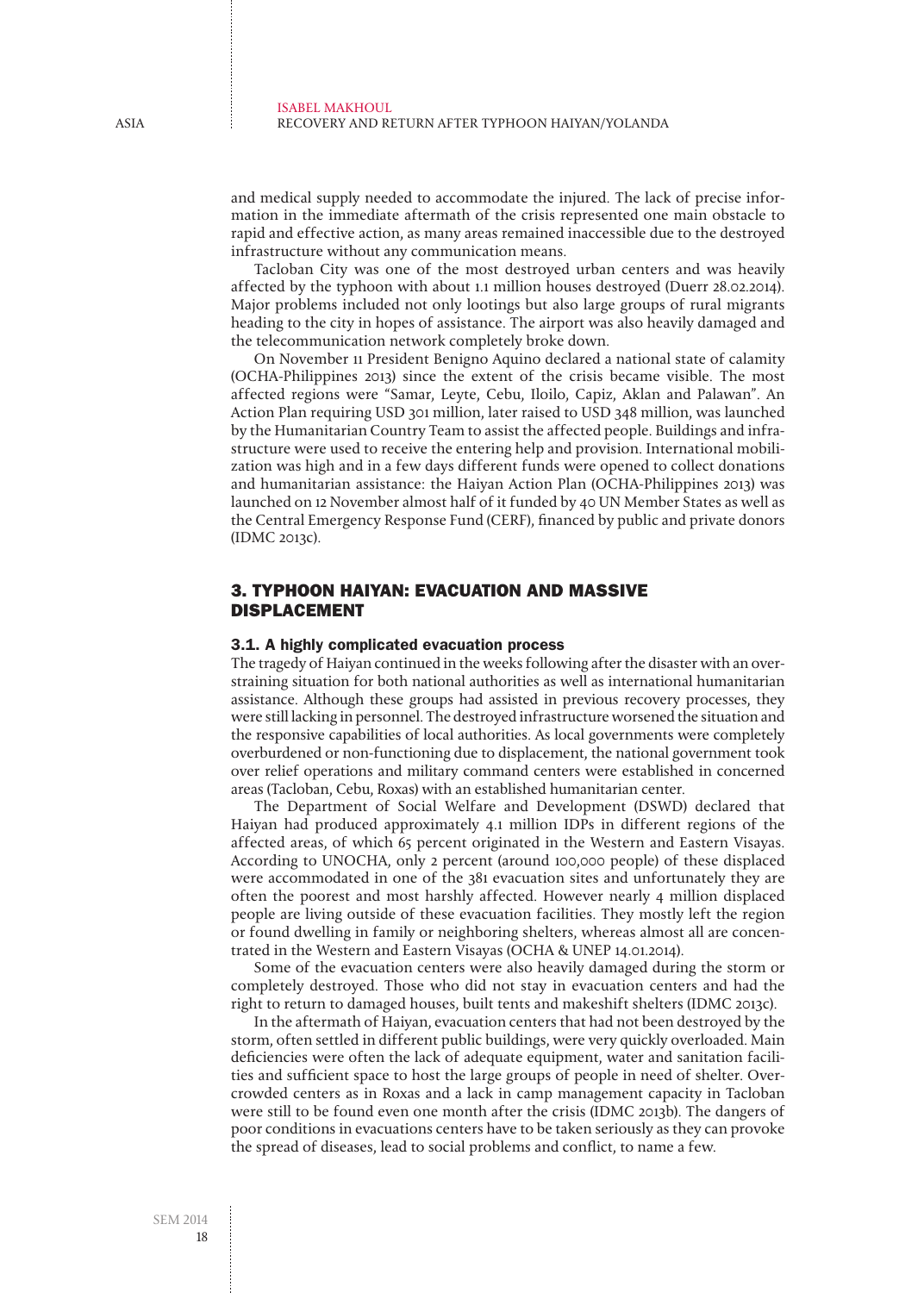#### 3.2. Wide displacement and migration outflows

The displacement of over 4 million people mainly in the Western and Eastern Visayas remained a major challenge in the aftermath of Haiyan. The regions hit by Haiyan are among the poorest and most underdeveloped areas of the country and have a lower capacity to handle the crisis. More than 50 percent of the population in the Bicol and the Eastern Visayas live under the poverty line of USD 1.25 per day and malnutrition is widespread (IDMC 2013c). Long-term consequences include increasing indebtedness and vulnerabilities of an already poor population (Chughtai 2013: 2).

While disaster assistance slowly began to reach the most affected regions, the existing situation deteriorated further. A lack in shelter- and basic needs provisions resulted in a steady rise in the number of internal displacements. According to International Organization for Migration (IOM) estimates, from November 10th on, 5,000 people per day on average were leaving Tacloban towards the northern parts of the neighboring island of Samar or alternatively to the island of Cebu. The transport was extremely expensive and people were camping in the harbor or the airport in order to find a way to travel (IDMC 2013e).

The migration outflows further increased one week after the arrival of Haiyan and in an IOM report from the 14th of November, people leaving Tacloban via Ormoc city on the island of Leyte already accounted to 10,000 per day on average (IOM-Philippines Situation Report 14.11.2013).

The IOM was especially active to register the number of people forced to migrate through its Displacement Tracking Matrix tool (DTM), which was registered in various evacuation centers first in Tacloban and later also in Palawan. Food, water and health as well as beddings were identified as primary needs (IOM-Philippines Situation Report 15.11.2013). The Province of Palawan in the very Western part of the Visayas was the last Filipino Island hit by Haiyan, which damaged several cities in the northern parts and led to wide destruction of settlements. The huge lack of provision for basic human needs aggravated the situation even more (IOM-Philippines Situation Report 15.11.2013). The IOM's DTM pointed out main challenges on the concerned islands as to say the lack of electricity supply, of drinking water and shelter. Moreover the bad health situation and lack of medical assistance represented a major challenge while diarrhea and other diseases were expanding.

So-called temporary Family Rebuilding Centers or "tent cities" were provided by humanitarian organizations such as the Philippine Red Cross (PRC). These Centers are supposed to operate for a few months, after which inhabitants are supposed to find their own shelter in the immediate surroundings or to return back to the regions where they initially came from (Bongcac 04.03.2014).

## 3.3. Important consequences for the most vulnerable groups

The Philippines faced a range of problems in providing life-saving assistance, basic food, water, shelter and immediate health assistance. Vast destruction left many in remote locations non-contactable and without access to information. Two weeks after the disaster half of the affected people had still not received any humanitarian assistance, affecting the most vulnerable groups (pregnant women, children, the elderly and the disabled) either because there were no adequate programs designed to help these groups or because they were simply not reached with the existing aid relief (IDMC 09.12.2013). The risk of child abuse and trafficking grew significantly and according to IDMC after Haiyan, about 1.7 million of the displaced were children.

Among the displaced people only 103,000 could find shelter in one of the 385 evacuation centers run by the government, whereas 97 percent were living outside of those facilities. These already highly vulnerable groups are further exposed to risks of human exploitation as well as sexual abuse.

Abuses and violence in the aftermath of a great devastation does more commonly affect the most vulnerable groups: children, the elderly, the disabled, but especially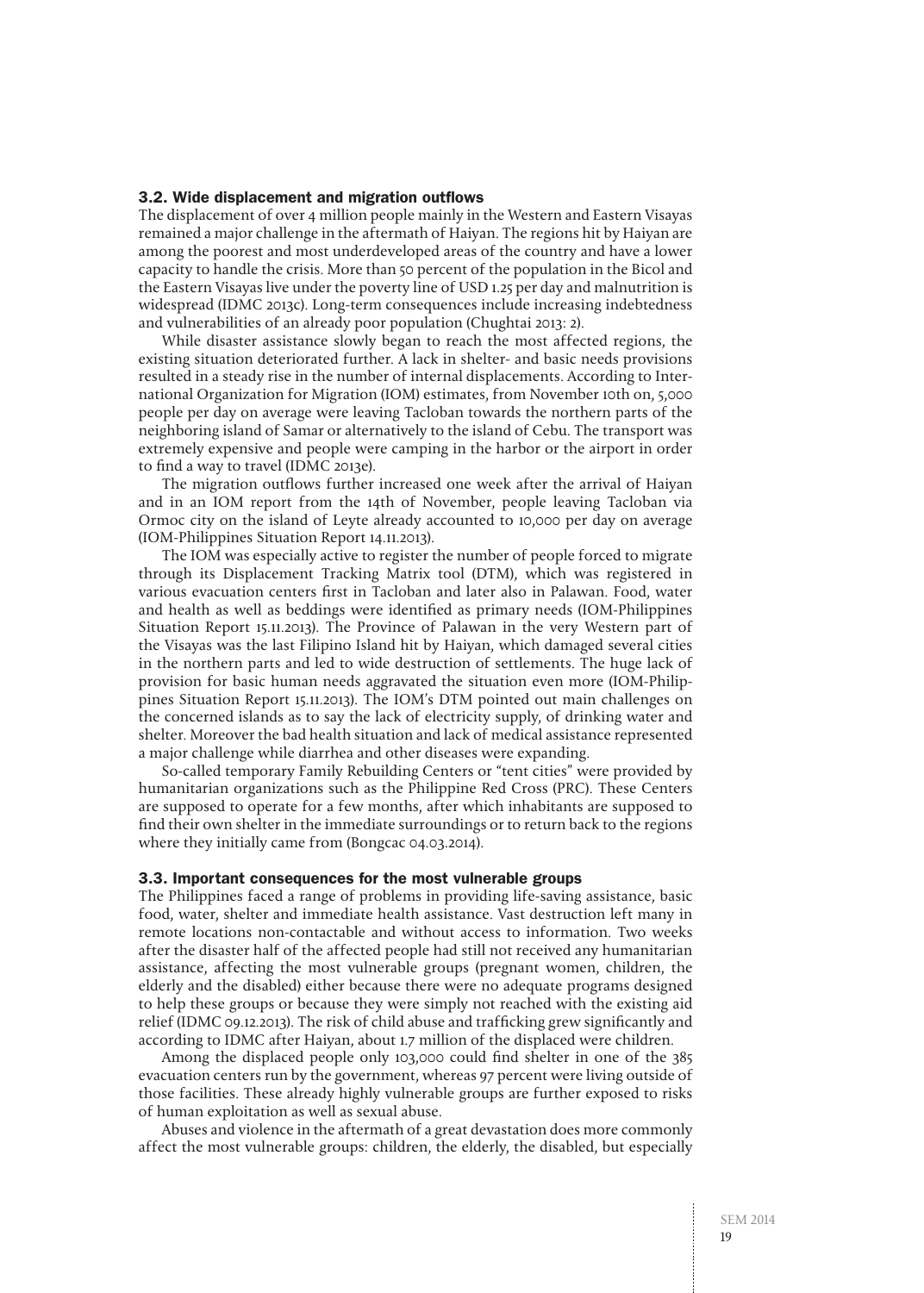

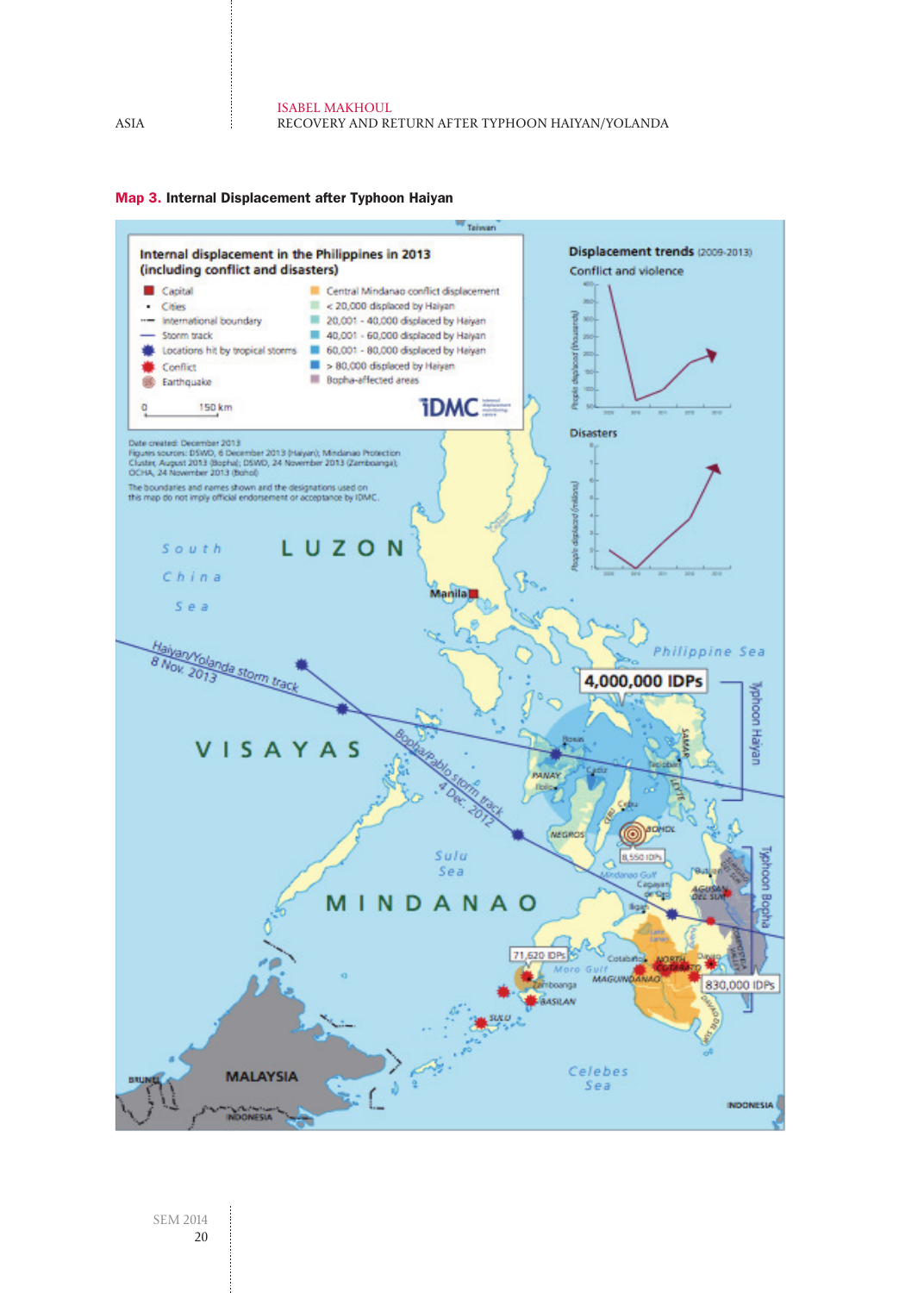women and girls who became victims of hygienic and infrastructural deficiencies (lack of privacy or poor lighting) in and outside evacuation centers (IDMC 09.12.2013). Women as well as children faced a high risk of human trafficking in the aftermath of Haiyan, according to UNICEF approximately 1.7 million children were displaced, sometimes alone, towards big cities in search of work. Beside the psychological impacts of such a disaster, many children lost their daily routines and could not immediately return to school, often because the buildings were damaged during the storms or they were transformed into evacuation centers in the aftermath. Classes were often held only half-day and the lack of materials was widespread (Nguyen 2013: 1).

Haiyan also caused the displacement of more than 46,000 people over 60 years old, who not only lost their social networks but also were exposed to harsh conditions in evacuation centers without adequate attention from humanitarian assistance services (IDMC 09.12.2013).

Displacements were extremely harsh for pregnant women and in the first three months of 2014 around 1,000 births were expected daily in the regions affected by Haiyan (Nguyen 2013: 1).

In the case of displacement caused by Haiyan, food provision became a critical need for the displaced, as in their sudden migration they could only afford to take the minimum and were therefore highly dependent on emergency food assistance. According to IDMC, eleven days after the crisis about 2.5 million people in the most remote areas, especially in Capiz and Iloilo, were still cut off from services and could not get reached by food assistance services due to heavy structural damage (IDMC 2013b). This was expected after a national emergency, Haiyan IDP's food consumption levels did not only decrease in quantity, but also in quality and most of the displaced were at high risk for malnutrition.

In the aftermath of the crisis unconditional cash transfers were paid in the Western Visayas and helped relieve the population in these regions; but because the amount of payments relies on the fast progress of market recovery, expansion stayed quite humble with only 20 percent of the potential beneficiaries that were reached. In the Eastern Visayas, markets recovered slowly and almost no cash transfers were paid. (ICCHCT January 2014: 5). Rehousing of IDPs started very slowly and according to national authorities data will cost around USD 6 million (IDMC 2013e).

## 4. Returning after Typhoon Haiyan

#### 4.1. Difficulties in the assessment of returning IDPs

Among the internally displaced, the majority were deprived communities that are regularly affected by natural disasters and often have already experienced displacements. The affected find themselves in an endless downward spiral of poverty and vulnerability, which makes recovery nearly impossible. Accurate Figure ures of the number of displaced people are difficult to obtain as displacement and resettling is constantly changing. Due to the fact that most of the displaced stayed with host families and relatives, it is expected that numbers may be underestimated, yet overestimation is also a possibility as 'double registration' is a common strategy to obtain additional assistance.

It is reported that a few days after the disaster many of the displaced people returned to their homes and it is generally expected that many of the internally displaced will return to their former regions, which were hit by the typhoon. This requires a major need of material and financial support which is necessary for the reconstruction process. Most of the people lost community facilities, as well as official and legal property documents, which must be recuperated. Assistance in reinstating landowner rights is also needed (IDMC 2013b).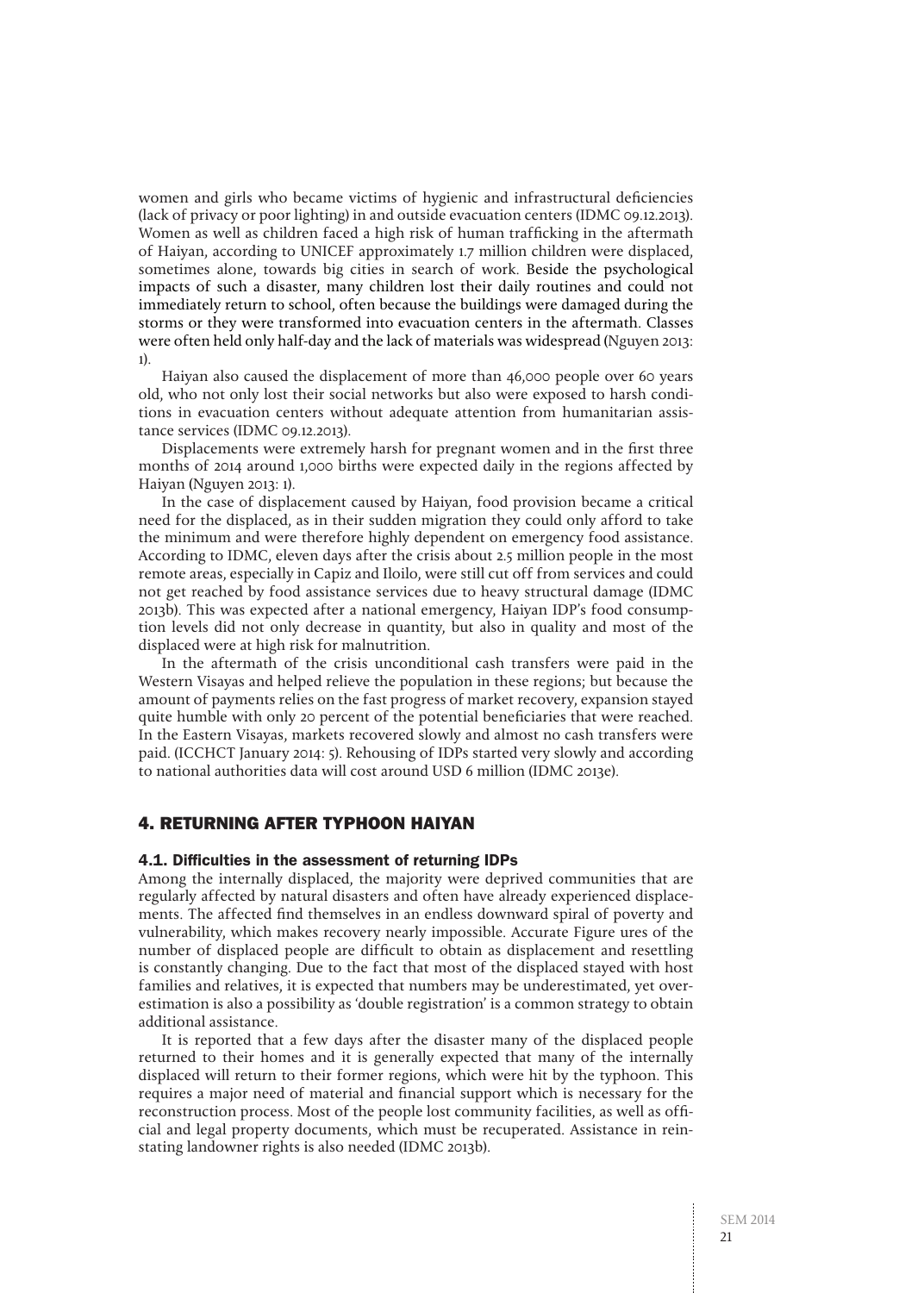Many of the displaced had already returned a few hours after the storm. There are recorded migration flows towards urban slums in other major cities of the Philippines such as Cebu City or Manila, where around 20,000 people arrived in the month after the disaster (IDMC 2013b). These groups of displaced people often arrived to overcrowded areas with high poverty levels and did not get the necessary assistance. Young people, especially those of working age left for big cities like Manila or Cebu in search of work and support, often leaving their children and relatives behind (UNHCR 06.12.2013). However, some fail to find a job and to rebuild a new life in the big urban centers that are already overcrowded and are sometimes forced to return to their regions a few weeks or even several months later. Returnees can get financial support from the Department of Social Welfare and Development (DSWD) to pay relocation fees but the costs usually exceed the amount paid by the Department. Returnees often have to pay additional fees to return from the big cities (Henneka & Chowdhury 2014). To overcome this problem, some regional governments have tried to organize collective repatriation for small groups of displaced people by the Air Force planes or Navy ships. This would also allow the returnees to take the goods they have accumulated during their displacement (Bongcac 04.03.2014).

A few months following the disaster many have returned and started rebuilding what Haiyan has destroyed, businesses reopened and houses were reconstructed. By the end of January, people living in displacement sites had decreased to around 26,000, meaning that many have used the emergency shelter material to rebuild on the areas which were affected by the typhoon (ICCHCT January 2014: 9). Already one month after the catastrophe tens of thousands of displaced people started to come back, with nearly 100,000 remaining in the existing evacuation centers. Humanitarian organizations like UNHCR distributed tents as temporary shelters, as well as solar lights for electricity provision. By February 2014, three months after the landfall of Haiyan, 5,000 people have still not returned to their homes in Tacloban. This has important economic impacts on the country; Haiyan is estimated to have caused an economic loss of 0.9 percent of GDP in 2013, a sum of 101.79 billion Filipino Pesos (Neussner 2014: 10).

## 4.2. Long-term challenges for returnees

In the immediate aftermath of typhoon Haiyan improvement of the situation was attributed to the rapid humanitarian response. However many challenges still remain for returning IDPs, who are facing difficulties rebuilding their lives as a result of decreasing aid inflows.

#### Agriculture and Nutrition

A few months after the storm, about one third of the affected population still remained food insecure (OCHA & UNEP 14.01.2014). The returnees are also at high risk for nutrition deprivation because of the great agricultural losses and destruction of material induced by Haiyan. According to the UN Food and Agriculture Organization (FAO) devastation of the agricultural sector, as well as of fishery and forestry, is immense and will endanger the provision of food for several thousand people. Most fishermen and famers have lost their livelihoods. Without assistance to provide the needed seeds and material, they will not be able to provide crops in the next season. When Haiyan hit the country the rice-planting season was just about to begin (FAO-Philippines 2013a). This will have devastating effects not only on the regional population, but also on the entire country as these crops make up for one third of the nation's rice production (IDMC 2013b).

The coconut industry was also heavily impacted with many trees damaged or destroyed. As a result over 1 million livelihoods are concerned especially because the plantation of new coconut trees takes several years (FAO-Philippines 2013c).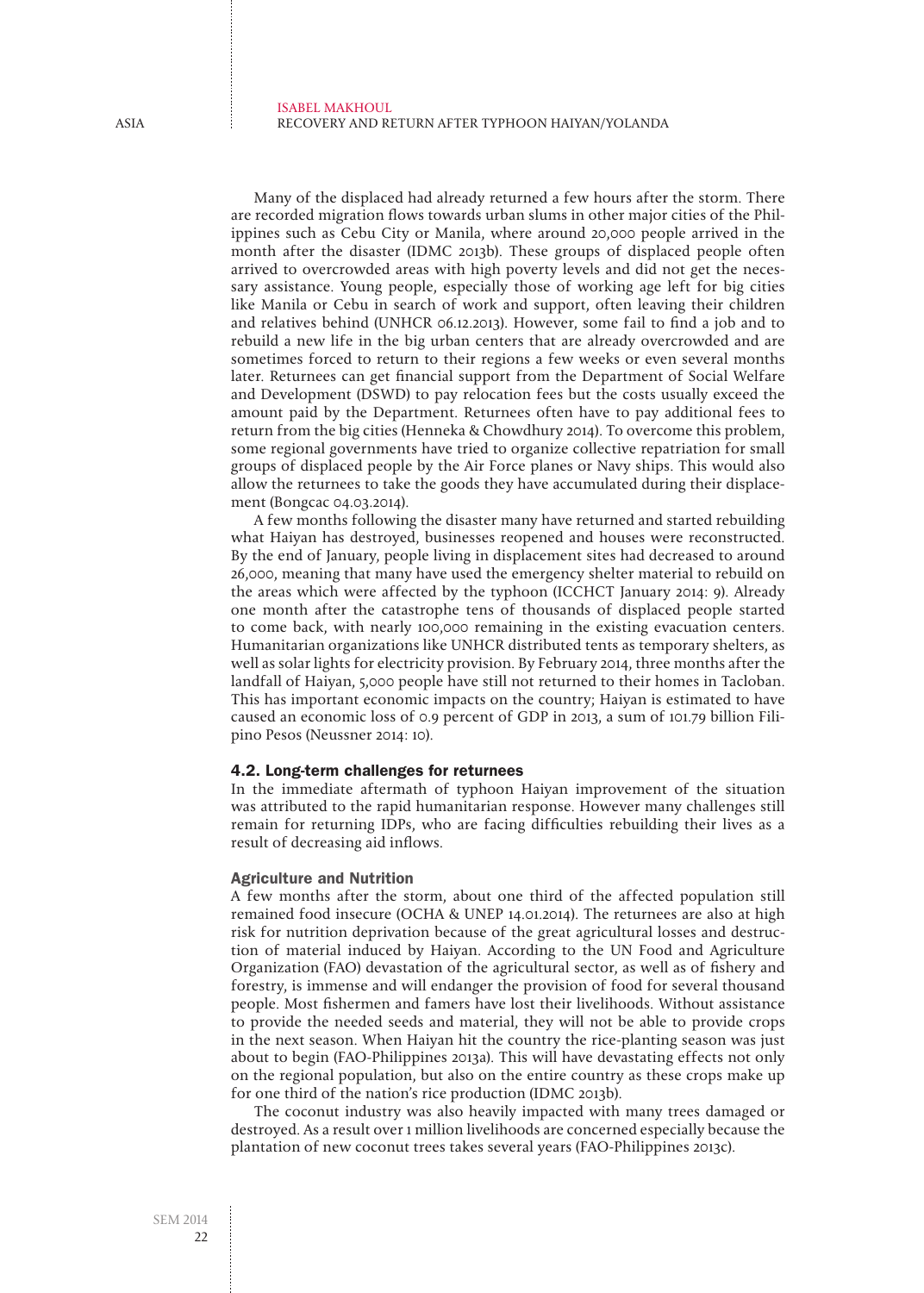Even though the crop production of rice and cereals at the national level seems to be secured, assistance has to concentrate on regions that were affected by the typhoon (FAO-Philippines 2013b). Agricultural infrastructure has to be rearranged in order to assure cultivation and provision in the long-term. Rice input packages were distributed by humanitarian organizations, but because of heavy rain and flooding at the start of 2014 and the missing drainage capacity the rice crops were once again destroyed. About 1,000 livelihoods were affected (ICCHCT January 2014: 5).

The provision of Health and Water, Sanitation and Hygiene (WASH) services was one of the most urgent needs from the very beginning onwards. Various humanitarian actors contributed to a swift response in providing needed services as well as supporting further local capacity building. However, long-term solutions for the most vulnerable people and those living in remote areas remain very difficult. The transition between first emergency responses towards effective recovery still remains a major challenge (ICCHCT January 2014: 17ff.).

## Rebuilding

The typhoon has damaged about 1,140,332 houses, half of which were totally destroyed (OCHA & UNEP 14.01.2014). Especially problematic were regions where even a few months after the typhoon destruction is widespread, rebuilding is slow and reconstruction is of poor quality. Many returnees began to rebuild their houses with the material. Due to the high costs of rebuilding, people are often unable to replace their professional equipment that was damaged by the storm. The storm also destroyed small businesses, traditional vehicles such as fisher boats and transport means in general. One of the crisis responses by the 'Shelter Cluster' were to provide households with tarpaulins , but given the extent of the damages and the high number of people affected, a compromise of one tarpaulin per household was met. However in the long-term this is considered to be insufficient taking into account the weather conditions and the short lifespan of the material. Finally from the 400,000 households that obtained emergency shelter assistance 83 percent received only 1 tarpaulin (ICCHCT January 2014: 9).

Equally significant, almost all shelter assistance (95 percent) was given to coastal areas, while 40 percent of damaged houses are inland (ICCHCT January 2014: 9).

Schools and other public buildings were also heavily damaged and many were not rebuilt in an adequate timeframe. By the  $6<sup>th</sup>$  of January 2014 most of the schools had reopened, nevertheless only some could afford to open half-day. Material remains scarcely available and the fact that other buildings are still damaged means that some children stay outside of school for an extended time.

Rebuilding assistance has been unsuccessful in many regions and as evacuation centers began to close while relocation sites were yet unfinished, people have started to resettle in 'dangerous areas', regions declared unsafe by the government because of their immediate proximity to the sea. This has led to increased vulnerability for those who are highly probable to suffer from future storms and environmental disasters (Yeo 12.02.2014). However even the declaration of the so-called 'No build' zones has led to resistance by inhabitants claiming the deprivation of livelihood. The fishermen in Tacloban City for instance, protested against these measures (Yeo 2014).

According to UNOCHA (16 January 2014) up to two months after the typhoon, many people were still dependent on humanitarian assistance and only 52 percent of the needed funding had reached the Philippines. Rebuilding was extremely slow and by February 2014, only 20 percent of the funding for material and tools to rebuild the houses was secured. The forthcoming rainy season complicates the process even further.

Apart from the significant lack of financial support for reconstruction, the unclear specification of the 'no build' zones (ICCHCT January 2014: 9) complicates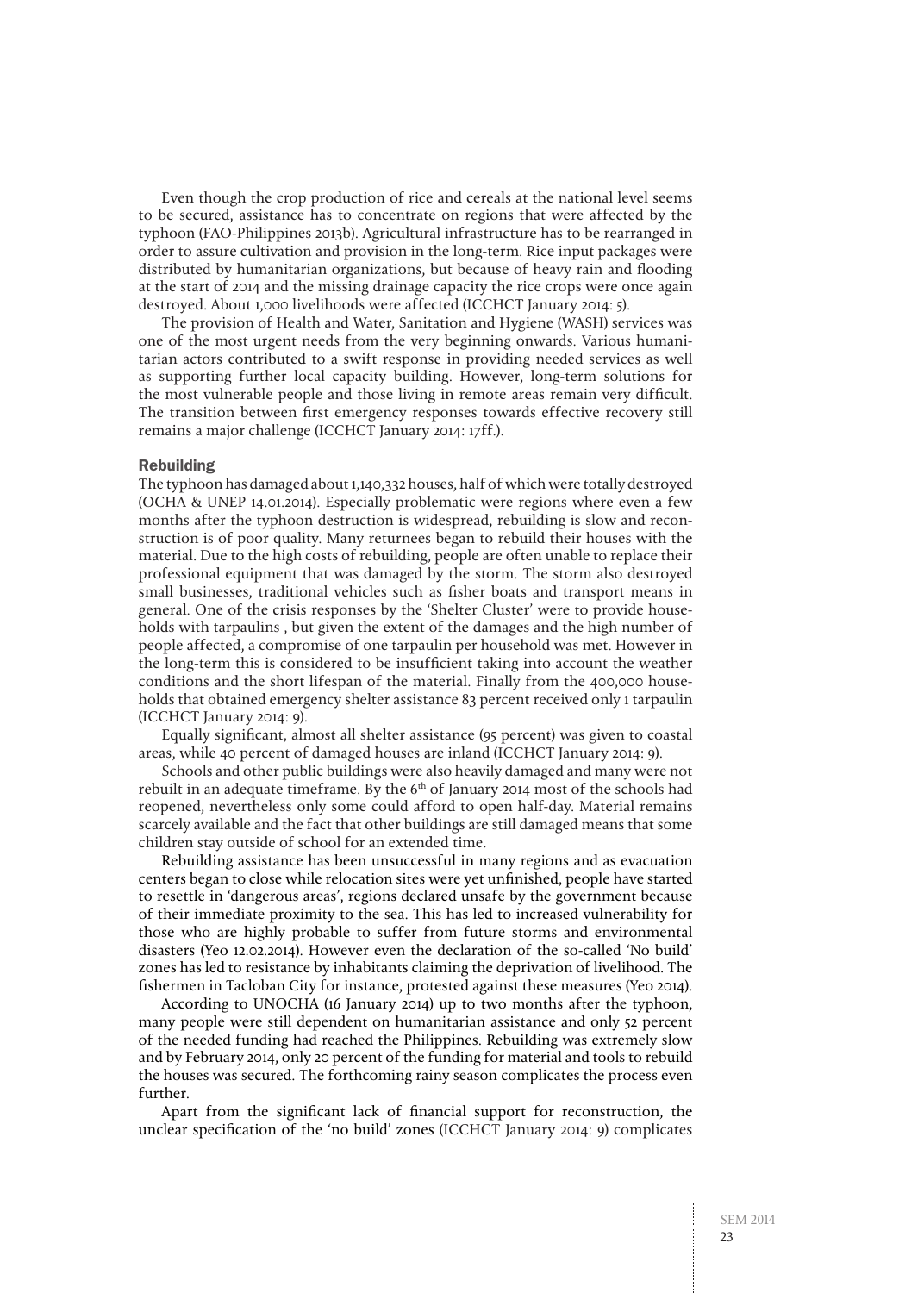#### Isabel Makhoul Recovery and return after typhoon Haiyan/Yolanda

and prolongs the rebuilding process. People placed in so called 'bunkhouses'<sup>1</sup> or people who returned to live in 'no build' zones will likely suffer from repeated displacement, furthering the demand for well-planned relocation sites.



Map 4. Damaged houses by Typhoon Haiyan

Source 4:OCHA 18.11.2013: iv. Map provided courtesy of the UN Office for the Coordination of Humanitarian Affairs. The boundaries and names shown and the designations used on this map do not imply official endorsement or acceptance by the United Nations

By the end of February, only 20 percent of the city of Tacloban had restored electricity. Many were forced to rush home before sunset and the activities of small family businesses to big firms remained extremely restrained as a result of infrastructural deficiencies (Duerr 28.02.2014).

## Employment and Economic recovery

Vast destruction accompanied by widespread displacement has led to the loss of livelihood and employment of millions of workers. According to the International Labor Organization, about 6 million workers were affected in total, whereas prior to the typhoon 2.6 million were already in a vulnerable state in poor regions (ILO 17.02.2014). Two types of professional activity can be characterized: agriculture and fishery in one category and non-agriculture/non-fishery activities in the other. However all employment sectors have experienced an approximate 50 percent decline in profits (OCHA & UNEP 14.01.2014).

One of the strategies implemented was the inclusion of the affected workers in restoration of the public and economic infrastructure. The initial target of 200,000 workers was missed by far and only 15 percent received short-term trainings and were engaged in the restoration projects. More successful was a cash-for-work activity in

<sup>1.</sup> Bunkhouse can be defined as "a rough building, often with bunk beds, used for sleeping quarters, as for ranch hands, migratory workers, or campers"(Dictionary.com).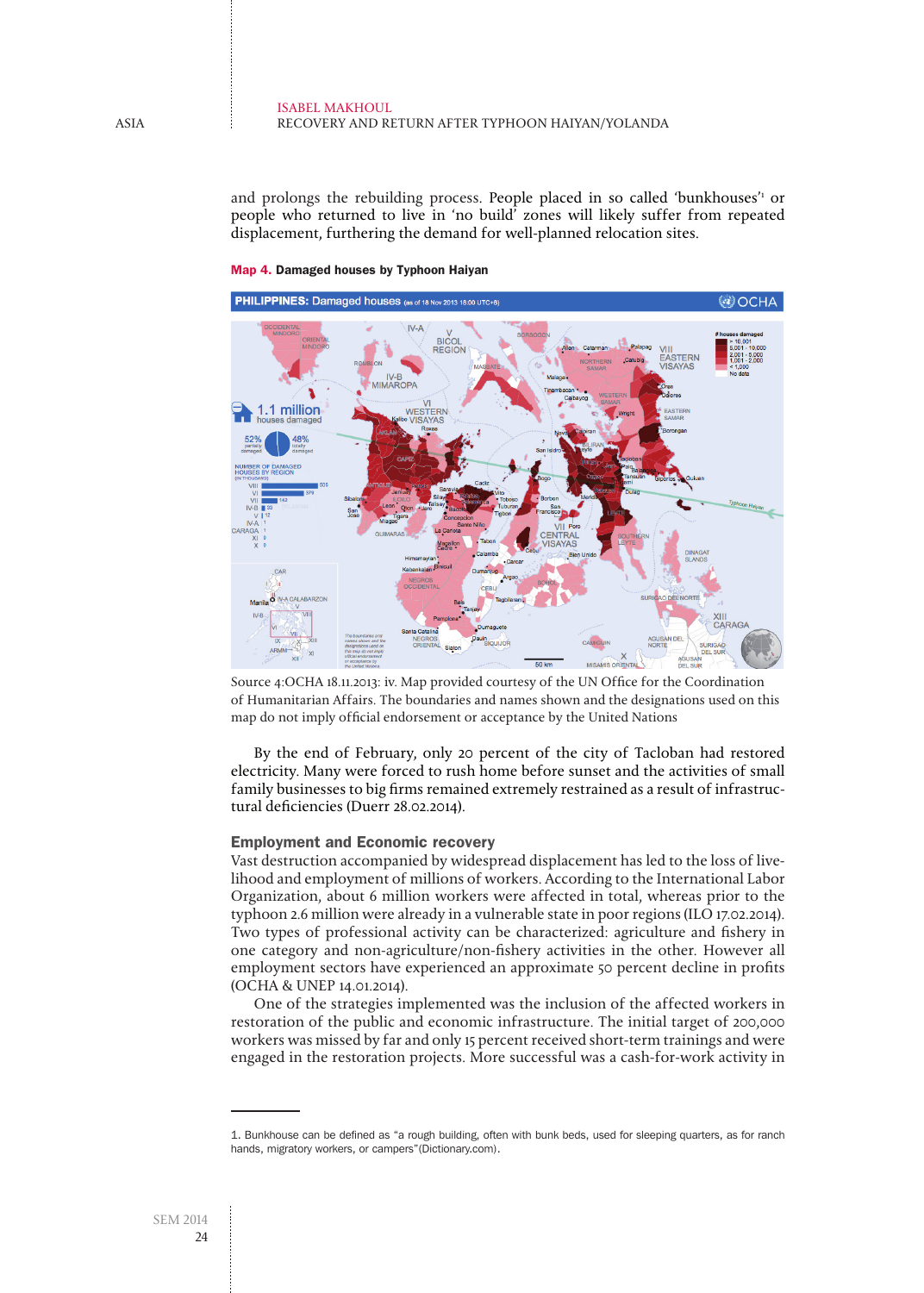Leyte and Eastern-Samar where people were engaged in clearing the debris of public buildings. Especially in the short-term the cash input proved to have a crucial impact on IDPs (ICCHCT January 2014: 15). With international support the Department of Labor and Employment (DOLE) set up other emergency employment programs in some regions offering a decent job, social security provision and skill-trainings (ILO 17.02.2014).

In order to secure fast resumption of agricultural activity, rice seed input packages were distributed shortly after the disaster to over 100,000 households in order to secure cultivation in the following planting season. This measure successfully supplied 1,000 households that were affected by the floods. Concerning fishery, the repair or distribution of material like boats and general gear for fishing, were still not vastly needed. However the FAO together with the Bureau of Fisheries and Aquatic Resource (BFAR) are initiating information campaigns and are working especially on needs assessments to identify the best solutions (ICCHCT January 2014: 13). Concerning employment and economic development, IDPs and returnees are still suffering from under-employment and insufficient economic activities due to the lack of funding, professional reintegration programs and long-term solutions.

## 5. Policy Responses and Challenges

Completely overwhelmed by the Haiyan disaster, President Aquino admitted:"The system failed. We had a breakdown in power, a breakdown in communications, a breakdown in practically everything"(GMA News/ HS 19.11.2013).

The Filipino disaster management is coordinated and led by the National Disaster Risk Reduction and Management Council (NDRRMC), which handle different public requests as well as the military and representatives of the civil society (Chughtai 2013: 7). Apart from the life-saving needs provided by national and international institutions, future planning of options to support the displaced after environmentally induced catastrophes' were on the government's agenda. The Filipino government introduced a recovery and rehabilitation strategy, the "Reconstruction Assistance on Yolanda (RAY)" plan (Neussner 2014: 10). The National Economic and Development Authority (NEDA) established a framework and an investment of PHP 361 billion, more than USD 8 billion, over a period of three years in the rebuilding process of buildings and societal infrastructure (education, health, social services, and employment). The objective was to not only re-install pre-disaster conditions, but also to increase risk prevention (Nguyen 2013: 2). The complexity of the crisis led to a disordered coordination and lack of leadership in disaster management, but was then resolved on December 2, when former Senator Pantillo Lacson, was appointed head of rehabilitation and reconstruction (Chughtai 2013: 7).

Haiyan was classified Level 3 emergency with the highest disaster response<sup>2</sup> by the UN and within a day a multi-faceted "emergency response team" was enacted. While some UN agencies displayed a quick and efficient response, others struggled initially but implementation gradually improved over the first few weeks (Chughtai 2013: 7). Both international and national partners coordinated the initial responses and just two days after Haiyan's landfall, 12 clusters to supervise and coordinate humanitarian action began in Manila and sub-clusters were enacted in the concerned regions.

Regional and international financial support was also important and exceeded

<sup>2.</sup> The Inter-Agency Standing Committee (IASC) Transformative Agenda (TA) introduced Level 3 (L3) emergency for major humanitarian crises. The time-bound L3 was issued by the Emergency Relief Coordinator (ERC) and obligates humanitarian agencies to make available "the leadership capacities, funds, supplies and personnel required to support the Government's Response." (ICVA 2013).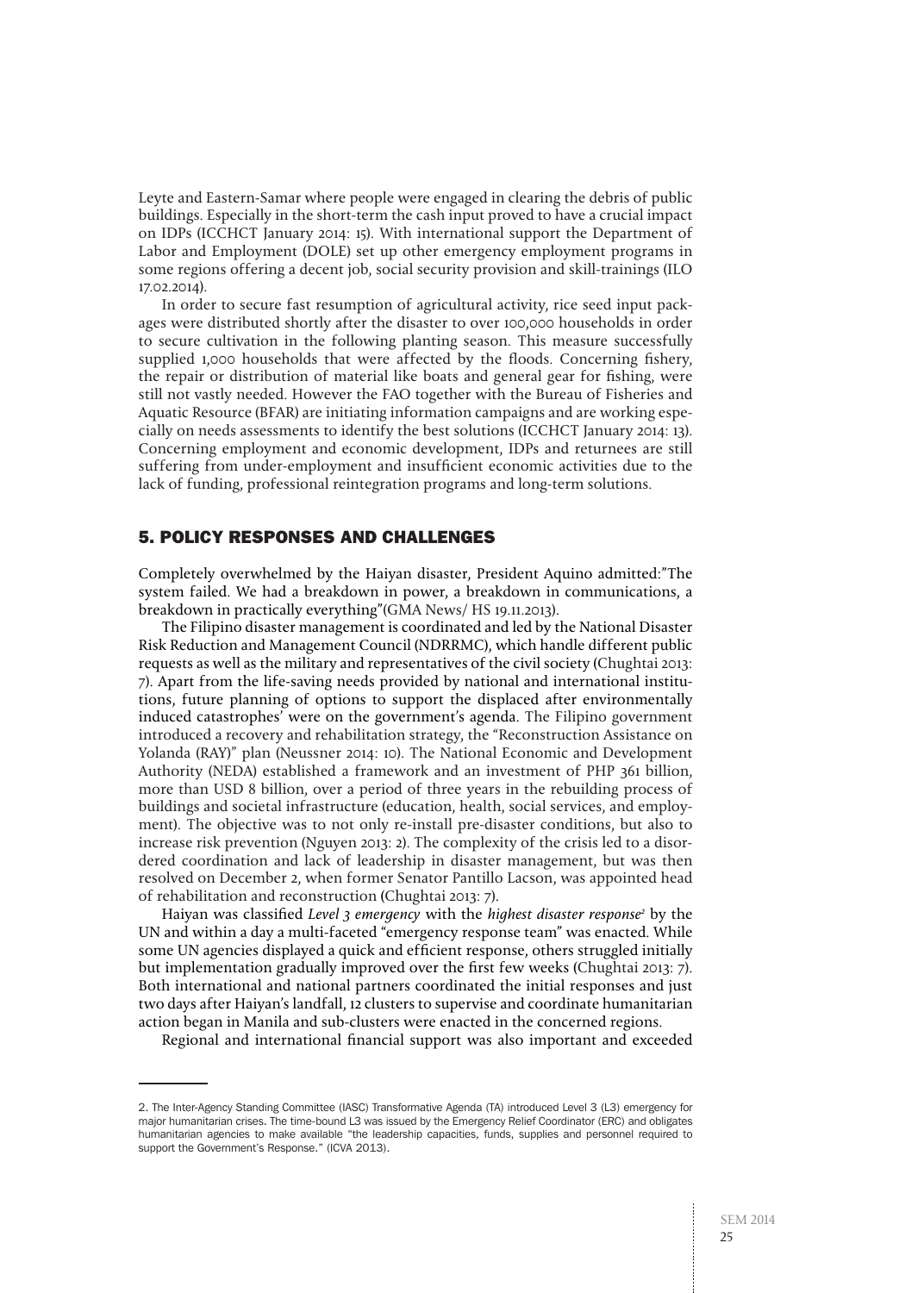the attention and financial support of other humanitarian crisis. The Philippines' co-members of the Association of Southeast Asian States (ASEAN) all contributed to humanitarian donations. Internationally the financial response3 was high with USD 391 million mobilized in the first three weeks. Traditional donors, some Gulf countries, multilateral organizations and private individual donors also greatly contributed financially (Chughtai 2013: 7).

Information for IDPs remained a problem for an extended period and many were unaware of relief distributions. Despite the improvement of logistical problems, those in remote areas could not be reached or receive any relief measures even two weeks after the first landfall (IDMC 2013e). Precise data and information on IDPs is crucial when responding to such disasters and must be available throughout the initial phases of displacement through returning and even after building up their new livelihood.

The vast financial assistance from national and international mobilization in the aftermath of Haiyan contributed greatly to relieve the situation of the displaced. However additional financial support especially long-term is needed to assist the people in returning or resettling. A major source of difficulty for long-term planning possibly stems partly from inadequate accountability of local authorities (IDMC December 2013). Further capacity building at the local level is necessary, including the acknowledgement of IDPs rights' by local governments and efficient data collection.

International funding for immediate recovery was important for broad support of urgent humanitarian needs. An elevated humanitarian emergency level was declared and all international agencies and institutions agreed to assist the Filipino government and even sent deputies into sub-regions to assist the local authorities directly.

NGOs and local community groups displayed great effectiveness and played a crucial role in the first days following the disaster. Even still, the main challenges were modes of delivery due to a lack of transport means and destroyed infrastructure (Chughtai 2013: 8).

International organizations played an important role in assisting the government financially and enabled humanitarian action, but assisted with the coordination and administration process of evacuation and resettlement. Financial assistance and possible long-term underfunding is a grave concern due to the immense need for infrastructure. Also as demonstrated in the case of Haiyan, additional solutions at community level are needed, with regards to access to remote areas, and accurate information about the local population, infrastructural conditions and general needs. Communities should be further integrated in the development of protection networks and design of response mechanisms (IDMC, 2013b).

## 6. Conclusions

The case of Haiyan in the Philippines has shown the world once again how destructive environmental disasters can be, how heavily they affect human livelihood and how they may lead to large displacements with important short- and long-term consequences. Even in the months following the disaster, the most severely affected regions still suffered from vast destruction and a slow recovery and reconstruction process. Entire cities and areas are still in ruins and have not recovered economic activity. Basic life conditions remain alarmingly low (Del Mundo 11.03.2014). Given the violent situation of its population after Haiyan, the Philippines currently finds itself

<sup>3.</sup> The largest contributors were: US, UK, Japan, Australia, Canada, Sweden, UAE, NL & Saudi Arabia (Chughtai 2013: 7).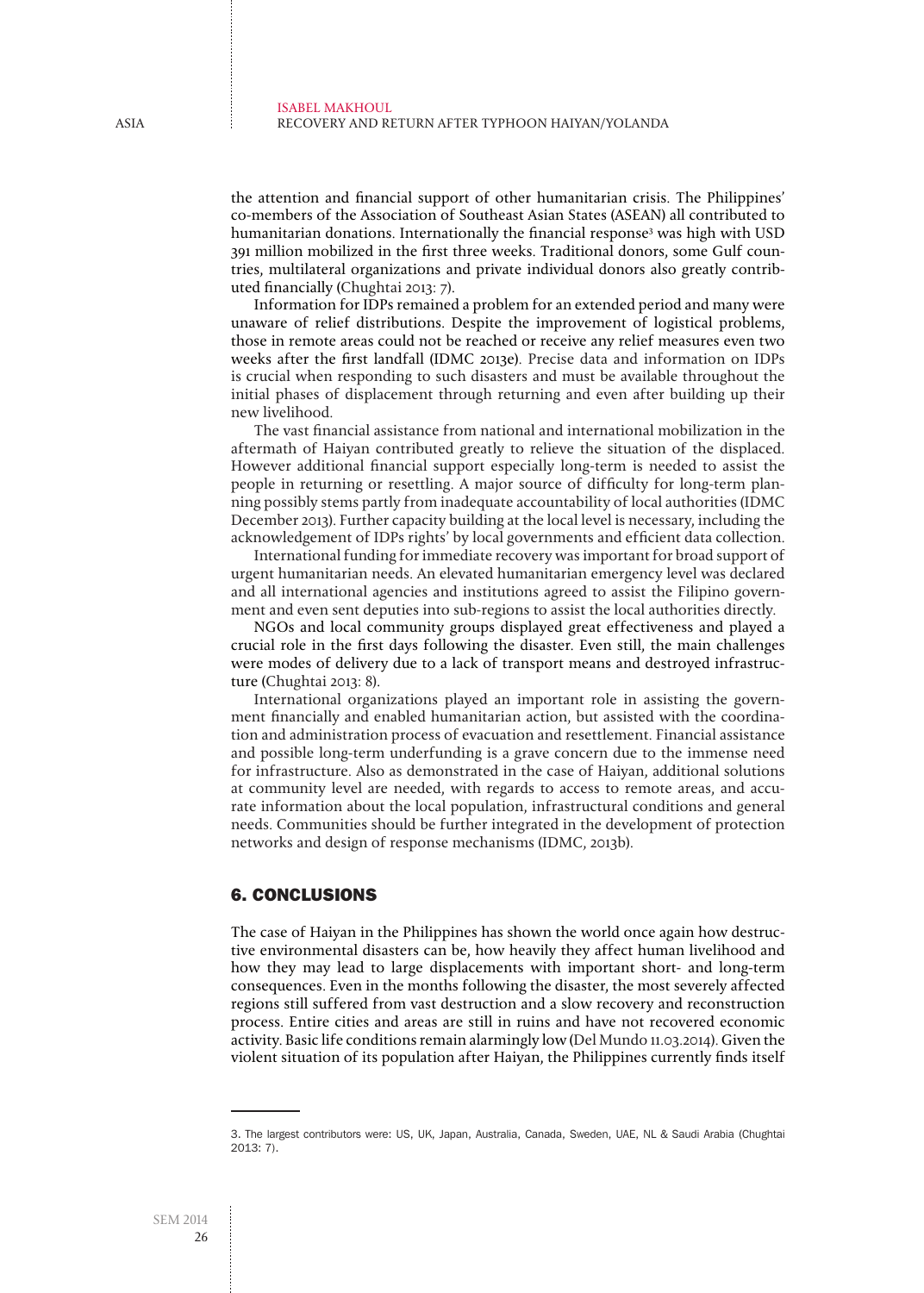in urgent need of adaptation and protection measures as it is a country extremely vulnerable to natural hazards. Innovated legislation needs to be established to allow for the realization of IDPs' rights.

## Funding and institutional capacity

Although international aid was critical in supporting on-site assistance, the case of Haiyan has revealed gaps in essential provision of nutrition and shelter. We could also observe an urgent need to improve coordination and management between the different actors and local authorities. Increased long-term funding is needed to support the recovery process of concerned populations in these vulnerable regions.

Greater transparency is also needed, as demonstrated in claims that local and regional officials unequally distributed funds. The availability and distribution of funds must be public and transparent to avoid mistrust and the disadvantages for some groups and individuals (Chughtai 2013: 7).

Local actors have to be further empowered as they are proven to have a great impact on DRR and coordination in the aftermath of the crisis. There should be an increased participation on behalf of local governments and NGOs and civil society members should be further integrated in policy response designs and implementation following natural disasters in order to facilitate swift recovery.

#### Humanitarian assistance, reintegration and resettling

When IDPs return to rebuild their houses they need special food assistance and compensation payments for full recovery. In the case of Haiyan we could see that the support is often not offered long enough and distributed unequally. In the Eastern and Western Visayas especially, many people live in remote areas and it can take several days to reach them.

Returnees also require special attention and adaptation measures. The local population has to be sufficiently prepared for future disasters and to decrease their vulnerabilities during natural hazards. Relocation to safer areas has to happen as quickly as possible in order to avoid inadequate temporary solutions. The responses to Haiyan have also exposed important deficiencies in construction including of the evacuation centers. Therefore norms and minimum standards are needed to ensure durable reconstruction and avoidance of the structural vulnerabilities. In the future, more coordinated action is needed and the concerned population has to be well informed and included in the decision-making process.

As the Eastern and Western Visayas are regularly hit by environmental disasters, inhabitants highly vulnerable and often experience repeated displacements. Rapid and efficient assistance is needed in order to find long-term solutions to stabilize the livelihood of these IDPs, prevent the risk of future displacement and increase the capacity to absorb external shocks (IDMC, 2013b). Post-Haiyan rehabilitation and planning activities have to take geological characteristics and elements of risk exposure into account in order to make the region more resilient towards future natural disasters (SciDevNet 12.03.2014).

#### Legal protection and ownership rights

Returnees often face serious problems in claiming their property and land ownerships and their rights need to be reinforced by assistance and a clear legal framework. Likewise returnees have to be supported through compensation and reconstruction programs to rebuild their livelihoods as soon as possible (IDMC 2013b). IDPs who were victims of lootings or those who lost official documents should have access to compensation payments and administrative assistance.

The Philippines should advance in introducing an innovative legislation framework in order to protect and assist IDPs. They may set a milestone in this field, acting as global model for other concerned nations.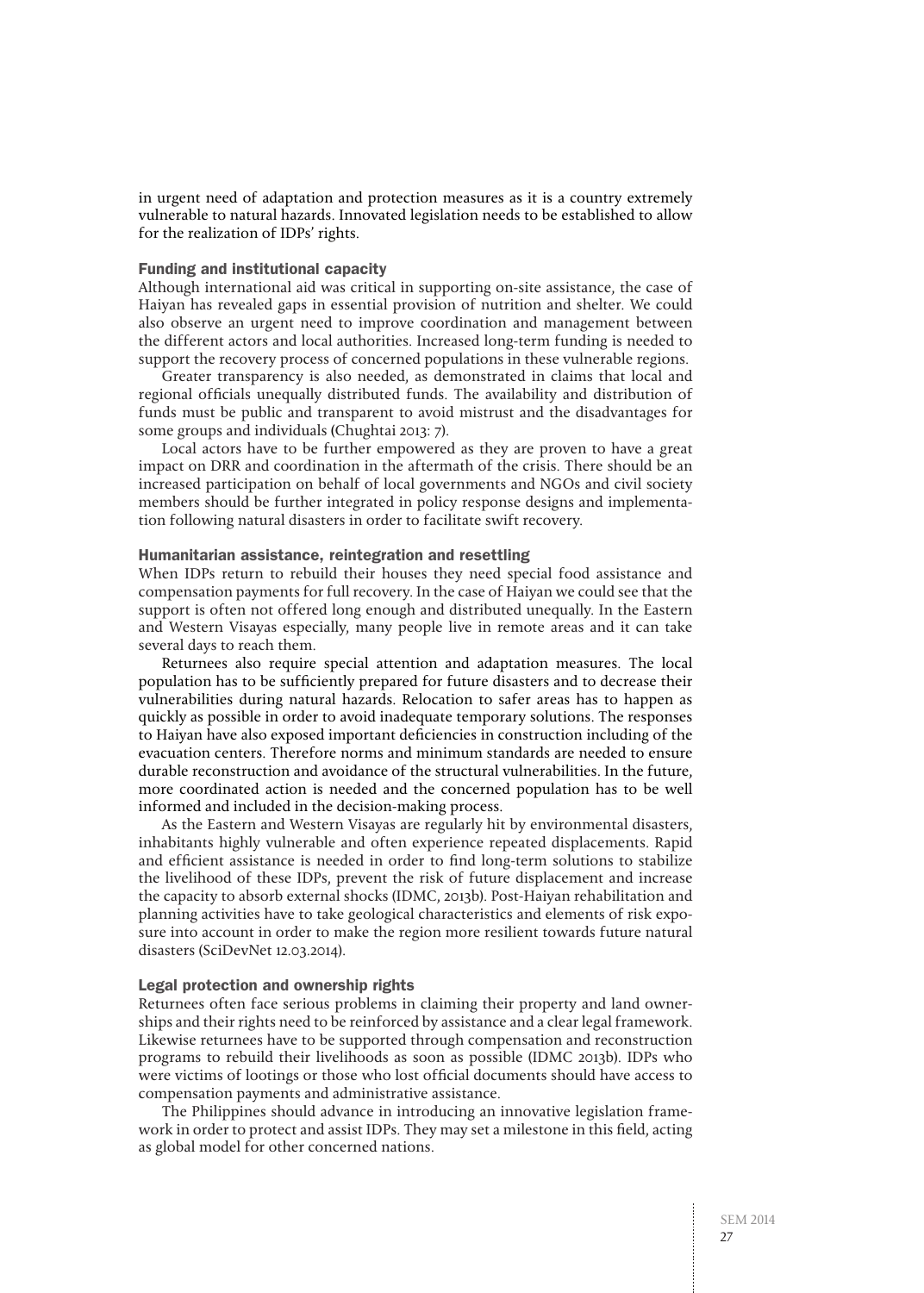#### International negotiations and climate change-induced displacement

The increasing numbers of persons displaced by natural hazards and environmental degradation are on the rise. Yet they cannot be completely ascribed to climate change. An urgent need exists for more in-depth research and data collection to support international policy-making to assist IDPs hit by natural disasters.

During the the 2013 COP taking place in Warsaw, expectations were high that the disastrous images from displaced people and complete destruction after typhoon Haiyan could have an impact on the debate about compensation payments between global partners, but especially between industrialized and developing countries. The prevention of displacement and disaster management ex ante<sup>4</sup> has to be the central issue in the discourse instead of limiting the negotiations to a posteriori consequences like 'loss and damage' mechanisms<sup>5</sup> (IDMC 2013e,f).

## Risk reduction and adaptation measures

Past experiences have shown that the step-up of investment in Disaster Risk Reduction (DRR) and Climate Change Adaptation (CCA) was efficient and a fortiori<sup>6</sup> increased also by international donors. Warning systems have to become more widespread and affordable so they can be utilized on a large scale (World Bank, Adaptation). Internationally, further exchange of experiences and lessons learned are needed to generate best practices. Haiyan has exposed the vulnerability of poor people and the very harsh ways they are hit by natural disasters. Therefore the reduction of poverty and inequality levels simultaneously with the empowerment of the most vulnerable groups of the society has to be further pursued (Chughtai 2013).

## A renewed debate on disaster risk management

The great humanitarian devastation consequences caused by Haiyan have opened up a new debate about the legal framework and the instruments of Disaster Risk Management. The United Nations Office for Disaster Risk Reduction (UNISDR) launched a debate with the aim to reform the existing Hyogo Framework for Action<sup>7</sup>, which was introduced after the great disaster of the tsunami in the Indian Ocean in 2004. It can be inferred that environmental catastrophes will be multiplied in the future and not only heavily affect the Philippines, but many other regions in the world. This has created an important demand, which is to develop a "new global framework for disaster risk reduction" (UNISDR 12.11.2013).

Since the beginning of 2014 and in preparation for the upcoming typhoon season, UNISDR and global insurance companies have developed and presented a new catastrophe scheme for the Philippines in order to enable and facilitate budgetary support in cases of natural disasters: The Philippines Risk and Insurance Scheme for Municipalities (PRISM) (UNISDR 20.01.2014). The new scheme responds to the need to disaggregate and simplify insurance payments as well as the empowerment of municipalities and affected people, which will be more protected and covered by insurance in case of natural disasters. ♦

<sup>4</sup>*. 'Ex ante'* can be defined as "Based on forecasts rather than actual results" (Oxford Dictionaries).

<sup>5.</sup> Introduced at COP19 in Warsaw (2013) these mechanisms aim to identify and promote efforts to address loss and damage in vulnerable developing countries associated with impacts of climate change (UNFCCC 2013).

<sup>6. &#</sup>x27;*A fortiori'* can be defined as "Used to express a conclusion for which there is stronger evidence than for a previously accepted one" (Oxford Dictionaries).

<sup>7.</sup> The Hyogo Framework for Action (HFA) UN-Plan to reduce the risks of disaster (see section2.2 in this paper).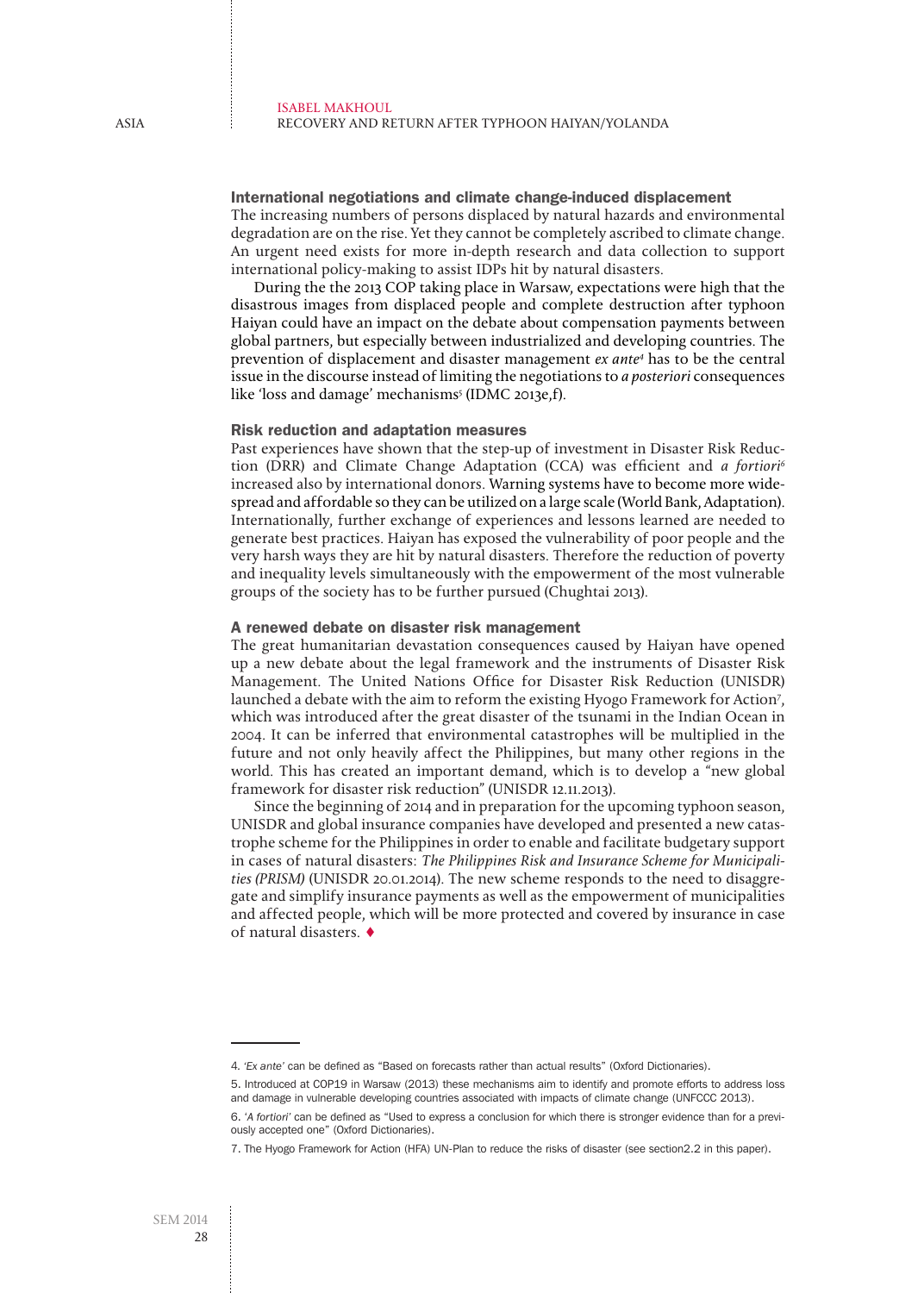## **BIBLIOGRAPHY**

## **BOOKS AND REPORTS**

- Alliance Development Works. 2013. World Risk Report 2013. Focus: health and healthcare. Berlin: Alliance Development Works.
- Barber, Rebecca. 2013. Localizing the Humanitarian Toolkit: Lessons from Recent Philippines Disasters. Save the Children and the ASEAN Agreement for Disaster Management and Emergency Response (AADMER) Partnership Group (APG).
- Chughtai, Shaheen. 2013. Typhoon Haiyan: The response so far and vital lessons for the Philippines recovery. Oxfam International. Oxford, UK.
- Inter-Cluster Coordination Group for the Humanitarian Country Team. 2014. Periodic Monitoring Report (November 2013-January 2014): Typhoon Haiyan (Yolanda).
- IOM-Philippines Situation Report. 14.11.2013. Typhoon Haiyan.
- IOM-Philippines Situation Report. 15.11.2013. Typhoon Haiyan.
- Kok, Frederik. 9.12.2013. Philippines: Comprehensive response to wave of displacement crises needed. Internal Displacement Monitoring Centre (IDMC).
- Maloney, May. 2014. See me, ask me, hear me: children's recommendations for recovery three months after Typhoon Haiyan. Save the Children. Manila, Philippines.
- Neussner, Olaf. 2014. Assessment of Early Warning Efforts in Leyte for Typhoon Haiyan/Yolanda. Deutsche Gesellschaft für Internationale Zusammenarbeit (GIZ) GmbH, Manila, Philippines.
- Nguyen, Trinh D. 2013. After the storm: The Philippines copes with catastrophe. HSBC Global Research, The Hongkong and Shanghai Banking Corporation Limited.
- OCHA & UNEP. 14.01.2014. Typhoon Haiyan (Yolanda) Philippines-Environmental Situational Overview, Joint UNEP/OCHA Environment Unit.
- OCHA-Philippines. 12.11.2013. Philippines: Typhoon Haiyan: Situation Report No. 6.
- Saferworld Viewpoint. 2013. Typhoon Haiyan: Philippines. Think Long-Term,

## Act Local.

– UNHCR. 18.11.2013. Philippines: Typhoon Haiyan, External Update #5, http://www.unhcr.org/528b24a89.pdf.

## **ARTICLES**

- Asia-Pacific Analysis: Raising public trust in science, http://www.scidev.net/ asia-pacific/education/analysis-blog/ asia-pacific-analysis-raising-publictrust-in-science.html
- Capili EB, ACS Ibay and JRT Villarin. 2005. Climate Change Impacts and Adaptation on Philippine Coasts. Proceedings of the International Oceans 2005 Conference. 19-23 September 2005, Washington D.C., USA. Pp. 1-8.
- Eckstein, David and Kreft, Sönke. 2013. Global Climate Risk Index 2014: Who Suffers Most from Extreme Weather Events? Weather-Related Loss Events in 2012 and 1993 to 2012. Briefing Paper. Germanwatch. Bonn, Berlin, Germany.
- International Council of Voluntary Agencies (ICVA). 2013. Emergency Directors: Typhoon Haiyan in the Philippines: Analysis of the Classification of the Emergency.
- Internal Displacement Monitoring Centre (IDMC), Norwegian Refugee Council. 2013. A Bend in the road is not the end of the road – the veto of the IDP Act in the Philippines.
- Internal Displacement Monitoring Centre (IDMC). 2013a. Disaster induced internal displacement in the Philippines/ The case of Tropical Storm Washi/Sendong.
- Internal Displacement Monitoring Centre (IDMC). 2013b. Comprehensive response to wave of displacement crises needed.
- Internal Displacement Monitoring Centre (IDMC). 2013c. 1 in 10 Filipinos affected by Haiyan, as picture of mass displacement emerges.
- Internal Displacement Monitoring Centre (IDMC). 2013d. Why should governments negotiating on climate change care about displacement?
- Internal Displacement Monitoring Centre (IDMC). 2013e. Increasing movement of IDPs out of the areas worst affected by Haiyan as displacement Figure ures rise to over 4.4

## million.

- Internal Displacement Monitoring Centre (IDMC). 2013f. Update from COP19: Displacement sidelined as negotiations bottleneck around money talk.
- Ortiz, M.; Lorenzo, G.; Gozo, E.; Antonio, R.; Dado, J., Narisma, G. (7.11.2013) Typhoon Haiyan Brief Technical Report, Manila Observatory.

## **PRESS ARTICLES**

- Agence France-Presse with GMA News/ HS. 19.11.2013. PNoy: Yolanda caused 'breakdown of practically everything', GMA News Online, http://www.gmanetwork.com/ news/story/336086/news/nation/ pnoy-yolanda-caused-breakdown-ofpractically-everything
- Aroy, Marissa. 11.12.2013. Displaced families struggle to rebuild their lives after Typhoon Haiyan, UNICEF, At a glance: Philippines, http://www. unicef.org/infobycountry/philippines\_71516.html.
- Bongcac, Doris C. 04.03.2014. Leyte survivors choose to rebuild lives in Cebu City, Inquirer Visayas, http:// newsinfo.inquirer.net/582000/leytesurvivors-choose-to-rebuild-lives-incebu-city.
- Burgos Jr. Nestor P. 22.03.2014. 'Nodwelling zones' stump mayors, Inquirer.net, http://newsinfo.inquirer. net/587945/no-dwelling-zones-stumpmayors
- Del Mundo, Fernando. 11.03.2014. PHILIPPINES : Après le cyclone, une reconstruction précaire, Courrier International from Philippine Daily Inquirer, http://www.courrierinternational.com/article/2014/03/11/apres-lecyclone-une-reconstruction-precaire
- Duerr, Roxana Isabel. 28.02.2014. Tacloban's arduous recovery after 'Haiyan', Deutsche Welle,
- http://www.dw.de/taclobans-arduous-recovery-after-haiyan/a-17463609.
- FAO-Philippines. 2013a. Severe damage to agriculture and fisheries after Typhoon Haiyan, (12.11.2013),
- http://www.fao.org/philippines/ news/detail/en/c/209358/.